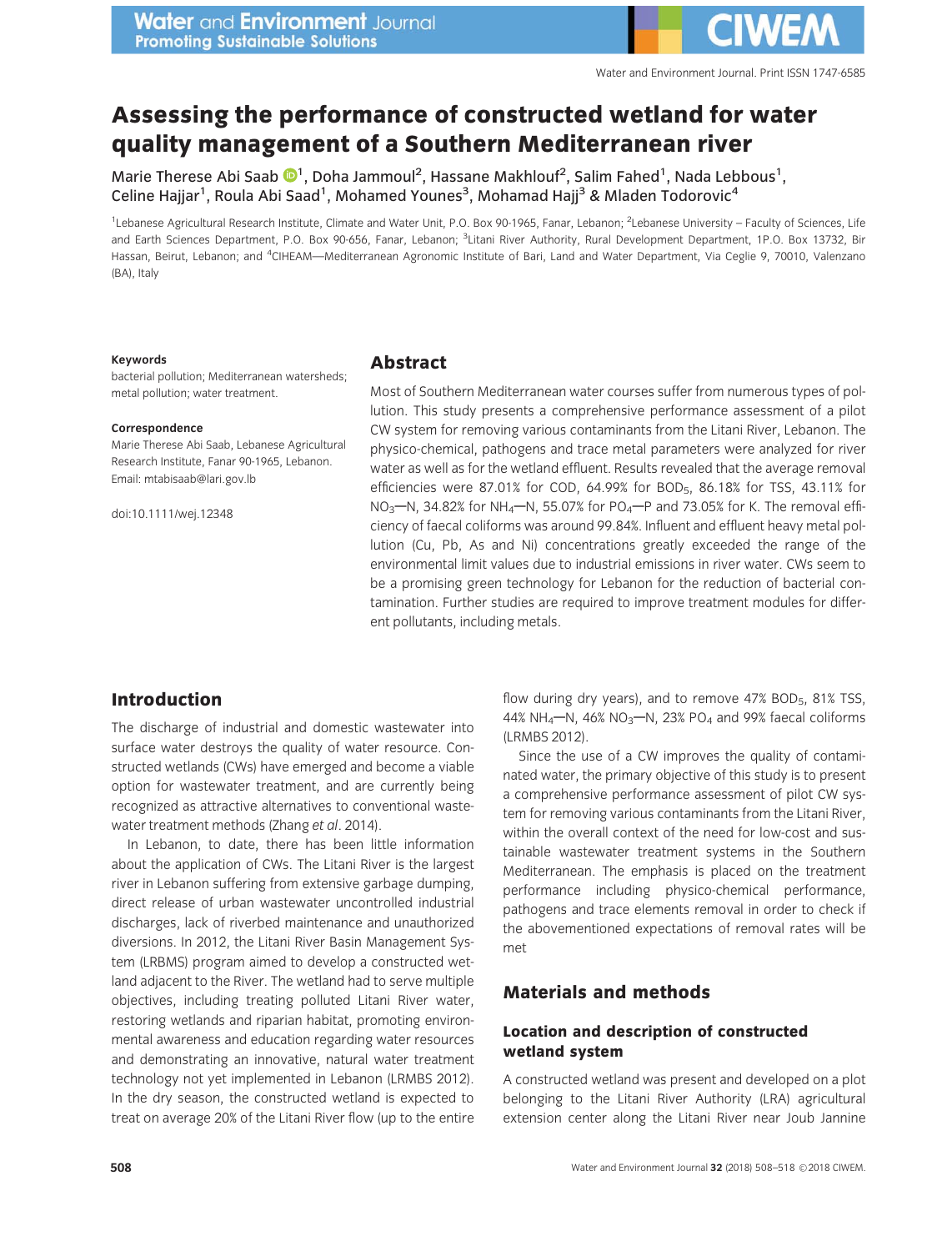

Fig. 1. Components of the constructed wetland (LRMBS 2012). [Colour figure can be viewed at wile[yonlinelibrary.com\] \[Col](http://wileyonlinelibrary.com)our figure can be viewed at wile[yonlinelibrary.com\]](http://wileyonlinelibrary.com)

bridge in Khirbet Kanafar village (Lebanon, 33.63° lat, 35.77° long, 859 m elev.), being the only example. A treatment wetland sited here will provide improved water quality downstream to Qaraoun Lake and irrigation Canal 900. The wetland was constructed at approximately 2.5 ha in size and it was designed to receive 30 L.s<sup>-1</sup> of flow during the dry season and 60 L.s<sup>-1</sup> of flow during the rest of the year (LRMBS 2012).

The constructed wetland system comprises three main elements: the main constructed wetland itself, a pump station to provide inflow to the wetland from the Litani River and the discharge channel to convey treated wetland effluent back to the River (Fig. 1). The constructed wetland system consists of an alternating sequence of deep (2 m) and shallow (30–50 cm) zones. Phragmites australis provided an ideal primary species for the wetland because it is commonly found near the selected site (e.g., at the Aammiq wetlands). The hydraulic retention time was 5 days (LRMBS 2012).

#### Climatic characteristics of the site

The climate of the area is typically Mediterranean, characterized by a hot and dry season from April to September. The main weather parameters were collected from a standard agro-meteorological station located at the experimental station of the LRA agricultural extension center in Khirbet Kanafar that is 800 m far from the wetland site. The weather regime, in terms of precipitation (P), maximum temperature (Tmax) and minimum temperature (Tmin) from October 2015 until September 2016 are presented in Fig. 2. The overall average air temperature was  $15.8 \pm 6.78^{\circ}$ C while the total precipitation amount was 970 mm. The precipitation was concentrated only during the winter-spring period, until May, and it was zero during the summer season (June– September).

The evaluation of the temperature data shows that the climatic conditions of the region are suitable for development and survival of plants grown in the constructed wetlands during at least 7 to 8 months of the year. The typical warm



Fig. 2. Monthly precipitation (P mm), maximum (T max  $^{\circ}$ C) and minimum ( $T$  min  $°C$ ) temperatures at the wetland site from October 2015 until September 2016. [Colour figure can be viewed at wile[yonlinelibrary.com\] \[C](http://wileyonlinelibrary.com)olour figure can be viewed wile[yonlinelibrary.com\]](http://wileyonlinelibrary.com)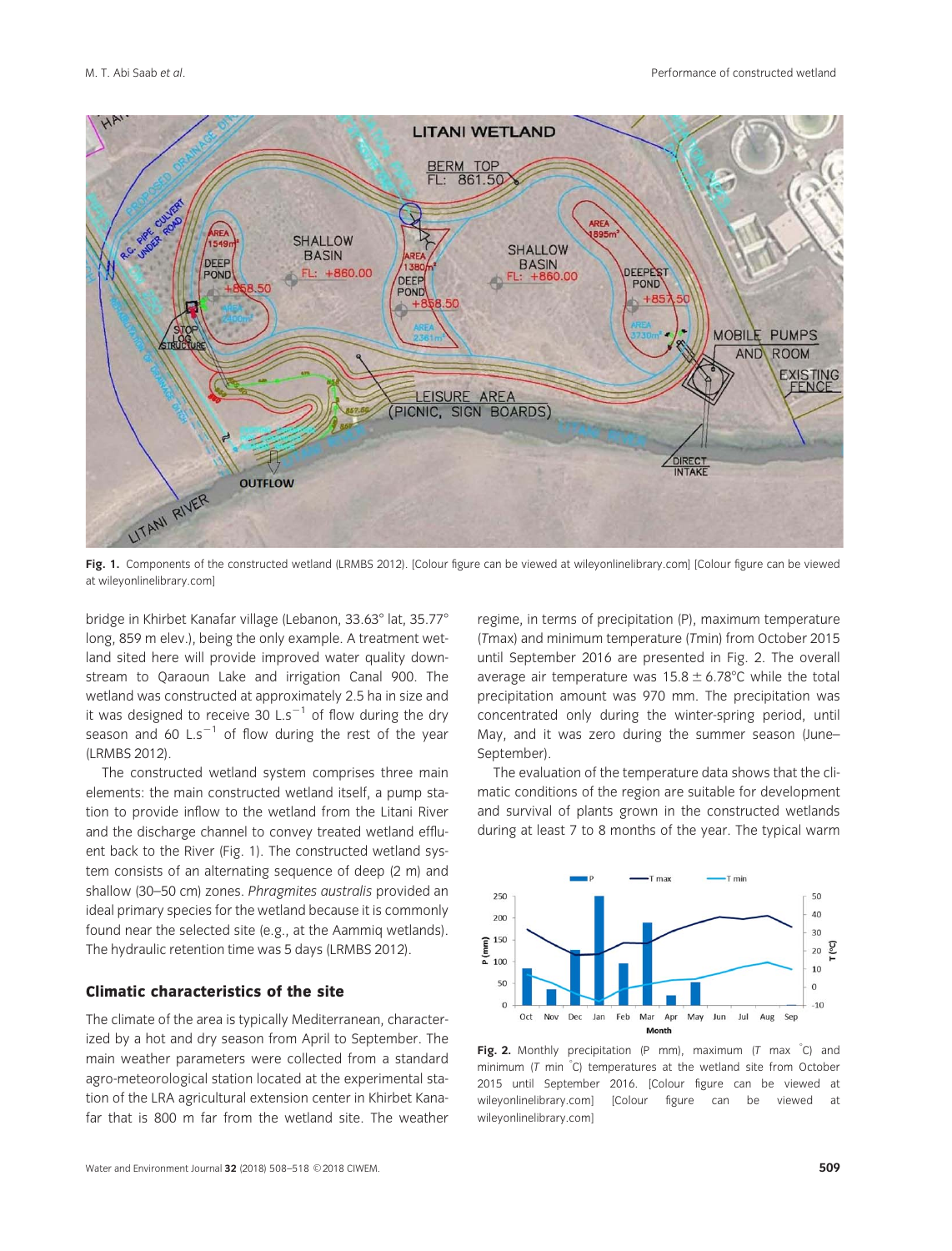climate of Mediterranean areas, all year-round is suitable for using CW as wastewater treatment, since it is conducive to the plant growth and microbiological activity, which have a positive effect on treatment efficiency (Bojcevska & Tonderski 2007).

#### Water measurements, sampling and analysis

River flow was measured at a gauging station located immediately adjacent to the CW on the Litani River at the Joub Jannine bridge. The wetland inflow and outflow  $(m^3.day^{-1})$ were monitored. Since the performance of a constructed wetland would be affected by evapotranspiration (ET), further knowledge on water losses could provide useful information. The estimate of ET is highly important for arid areas, especially where the water at the outflow of the CWs is required for reuse (Tuttolomondo et al. 2016).

The water budget was calculated according to IWA (2000) using the equation:

$$
Qo = Qi + (P - ET) * A \tag{2}
$$

where Qo is the output wastewater flow rate (m $3$ /d), Qi is the wastewater inflow rate (m<sup>3</sup>/d), P is the precipitation rate (m/ d), ET is the evapotranspiration rate (m/d) and A is the wetland top surface area (m<sup>2</sup>).

Water samples for quality assessment were taken monthly (from March to September) during the spring/ summer period of 2016. The samples were collected at the inflow and at the outflow of the wetland always at the same time in the morning as described by Leto et al. (2013).

Different parameters were measured along the wetland to assess the removal efficiency of contaminants. All analyses were performed according to the Standard Methods for the Examination of Water and Wastewater (APHA-AWWA-WEF 2005). Among them were; hydrogen ion concentration (pH), total suspended solids (TSS) analyzed gravimetrically (SM-2540 D), total dissolved solids (TDS), biological (biochemical) oxygen demand (BOD5) determined by measuring oxygen depletion within 5 days at  $20^{\circ}$ C (SM-5210 B), chemical oxygen demand (COD) analyzed by open reflux method (SM-5220 B), ammonium nitrogen (NH<sub>4</sub> $-M$ ) analyzed by distillation followed by titration (SM- 4500-NH3 B, C), nitratenitrogen (NO<sub>3</sub>—N) and phosphorus (PO $_4^{3-}$ ) analyzed by ion chromatography (SM-4110 B), trace metals (Fe, Cu, Zn, Pb, Cd, etc.) detected through atomic absorption spectroscopy, total coliforms (TC), faecal coliform (FC; method SM-9220 B and D), E. coli, Salmonella, and so forth. Analyses were elaborated at the laboratories of the Lebanese Agricultural Research Institute (LARI).



Fig. 3. Average flow rate in Litani River at Joub Jannine Bridge and percentage of water diverted to the wetland, spring/summer 2016. [Colour figure can be viewe[d at wileyonlinelibrary](http://wileyonlinelibrary.com).com] [Colour figure can be view[ed at wileyonlinelibrary](http://wileyonlinelibrary.com).com]

#### Evaluation of the contaminant removal efficiency

The performance of the system as a whole was interpreted on the basis of computed removal rates. The percentage concentration decrease efficiency was evaluated according to the IWA recommended equation (2000). Removal rates (RR) of the major parameters such as TSS, COD, BOD5, and so forth, were computed by the formula given below, as it was also presented in the study of Chang et al. (2007) and others.

$$
RR(\%) = \frac{Ci - Ce}{Ci} \cdot 100 \tag{1}
$$

where, Ci and Ce are the average inflow and outflow concentrations in mg/L.

#### Comparison to the Lebanese standards

There are no known guidelines for wetland design and performance in Lebanon, so comparison was only possible with Lebanese standards for wastewater treatment and release. These are based on the decision issued by the Ministry of Environment: Decision 8/1 on January 30, 2001.

The wetland performance was also compared to the guidelines for wastewater reuse in agricultural irrigation as proposed by the Food and Agricultural Organization of the United Nations (FAO/UTF/LEB/019/LEB 2011).

# Results and discussion

#### Litani river flow and wetland water budget

The flow rate measured (spring/summer 2016) at the gauging station was averaged on a monthly basis and presented in Fig. 3. The stream flow pattern typifies the Mediterranean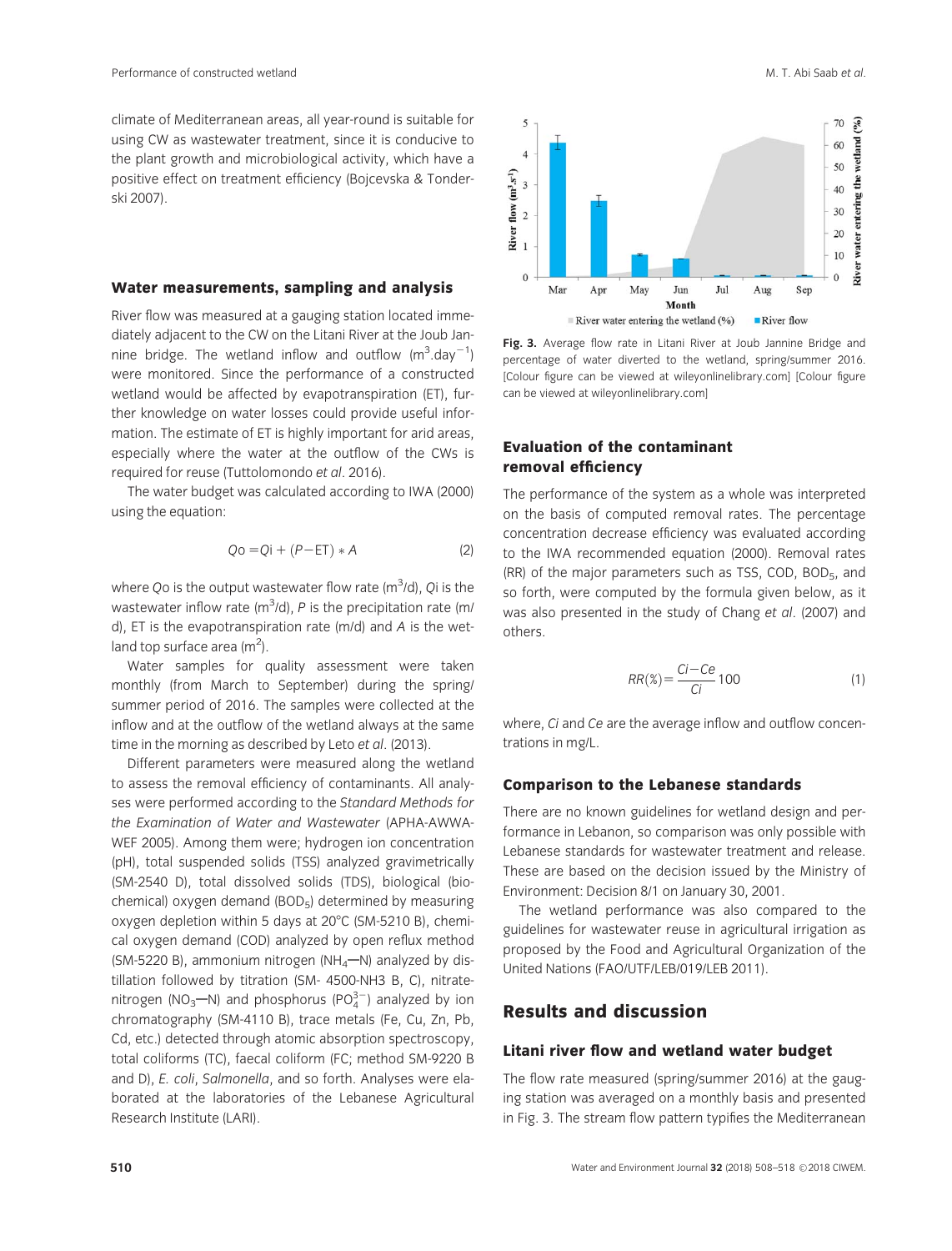

Fig. 4. Wetland inflow and outflow and plant evapotranspiration (ETc). [Colour figure can be viewed at wile[yonlinelibrary.com\] \[Co](http://wileyonlinelibrary.com)lour figure can be viewed at wile[yonlinelibrary.com\]](http://wileyonlinelibrary.com)

climate: higher flows were observed in the spring time, March through April (with an average discharge in March of  $4.38 \pm 0.23$   $\text{m}^3 \text{s}^{-1}$ ) while much lower flows were in May and

June (0.73  $\pm$  0.03 and 0.6  $\pm$  0.005 m<sup>3</sup> s<sup>-1</sup>, respectively). During the summer months (July–September) river flow was reduced below 50 L  $s^{-1}$ . On average, the Litani River provides ample flow year-round to support the constructed wetland system. However, the functioning of CW during the summer season could be questioned due to very low discharge.

In general, the wetland was able to treat 0.52, 0.89, 3.16, 5.40, 56, 64, 60, per month, respectively, from March to September of the River flow. The wetland treated on average 27.14  $\pm$  30.86% of River flow in the dry season. This finding is in agreement with what was reported in LRBMS (2012), that the wetland is expected to treat between 20 and 100% of the Litani River flow during the dry season and approximately 1 to 2% of the flow in the wet season.

The estimated water budget, from March to September, is provided in Fig. 4 in terms of wetland inflow, outflow and vegetation evapotranspiration (ETc).

|                                              |       | Influent (Litani water) |       |           | Environmental limit<br>values for surface water<br>based on MoE Decision<br>8/1 (MoE 2001) | Effluent specifications for wastewater reuse<br>in irrigation based on proposed Lebanese<br>guidelines (FAO/UTF/LEB/019/LEB 2011) |                      |                       |
|----------------------------------------------|-------|-------------------------|-------|-----------|--------------------------------------------------------------------------------------------|-----------------------------------------------------------------------------------------------------------------------------------|----------------------|-----------------------|
| Physico-chemical<br>parameters $(mg.L^{-1})$ | Min   | Max                     | Mean  | <b>SD</b> |                                                                                            | Water<br>Category I                                                                                                               | Water<br>Category II | Water<br>Category III |
| pH                                           | 7.45  | 8.48                    | 7.96  | 0.36      | $6 - 9$                                                                                    | $6 - 9$                                                                                                                           | $6 - 9$              | $6 - 9$               |
| COD                                          | 15.41 | 75.23                   | 50.09 | 19.08     | 125                                                                                        | 125                                                                                                                               | 250                  | 250                   |
| BOD <sub>5</sub>                             | 56.00 | 91.00                   | 71.00 | 12.14     | 25                                                                                         | 25                                                                                                                                | 100                  | 100                   |
| <b>Total Suspended</b><br>Solids             | 11.56 | 198.00                  | 69.35 | 69.29     | 60                                                                                         | 60                                                                                                                                | 200                  | 200                   |
| chloride                                     | 27.03 | 87.10                   | 58.48 | 20.65     | 250                                                                                        |                                                                                                                                   |                      |                       |
| <b>Nitrates</b>                              | 1.70  | 24.10                   | 7.26  | 7.68      | 90                                                                                         | 30                                                                                                                                | 30                   | 30                    |
| Ammonium                                     | 0.04  | 7.24                    | 3.52  | 3.30      | 10                                                                                         |                                                                                                                                   |                      |                       |
| Phosphates                                   | 0.31  | 2.43                    | 1.25  | 0.63      | 5                                                                                          |                                                                                                                                   |                      |                       |
| Potassium                                    | 3.00  | 17.30                   | 8.80  | 4.97      |                                                                                            |                                                                                                                                   |                      |                       |

Table 2 Physico-chemical analyses of wetland effluent water as compared to recommended limits

|                                              | Effluent |       |       |           | Environmental limit values<br>for surface water based on<br>MoE Decision 8/1 (MoE 2001) | Effluent specifications for wastewater reuse<br>in irrigation based on proposed Lebanese<br>guidelines (FAO/UTF/LEB/019/LEB 2011) |                      |                      |
|----------------------------------------------|----------|-------|-------|-----------|-----------------------------------------------------------------------------------------|-----------------------------------------------------------------------------------------------------------------------------------|----------------------|----------------------|
| Physico-chemical<br>parameters $(mg.L^{-1})$ | Min      | Max   | Mean  | <b>SD</b> |                                                                                         | Water<br>Category I                                                                                                               | Water<br>Category II | Water<br>Category II |
| pH                                           | 7.51     | 8.51  | 7.94  | 0.32      | $6 - 9$                                                                                 | $6 - 9$                                                                                                                           | $6 - 9$              | $6 - 9$              |
| COD                                          | 0.00     | 18.55 | 6.51  | 6.64      | 125                                                                                     | 125                                                                                                                               | 250                  | 250                  |
| BOD <sub>5</sub>                             | 20.00    | 33.00 | 24.86 | 4.88      | 25                                                                                      | 25                                                                                                                                | 100                  | 100                  |
| <b>Total Suspended</b><br>Solids             | 4.88     | 16.10 | 9.58  | 5.05      | 60                                                                                      | 60                                                                                                                                | 200                  | 200                  |
| Chloride                                     | 30.03    | 57.06 | 47.18 | 10.16     | 250                                                                                     |                                                                                                                                   |                      |                      |
| <b>Nitrates</b>                              | 0.70     | 13.00 | 4.13  | 4.09      | 90                                                                                      | 30                                                                                                                                | 30                   | 30                   |
| Ammonium                                     | 0.01     | 6.22  | 2.30  | 2.37      | 10                                                                                      |                                                                                                                                   |                      |                      |
| Phosphates                                   | 0.07     | 1.80  | 0.56  | 0.58      | 5                                                                                       |                                                                                                                                   |                      |                      |
| Potassium                                    | 1.00     | 4.90  | 2.37  | 1.55      |                                                                                         |                                                                                                                                   |                      |                      |
|                                              |          |       |       |           |                                                                                         |                                                                                                                                   |                      |                      |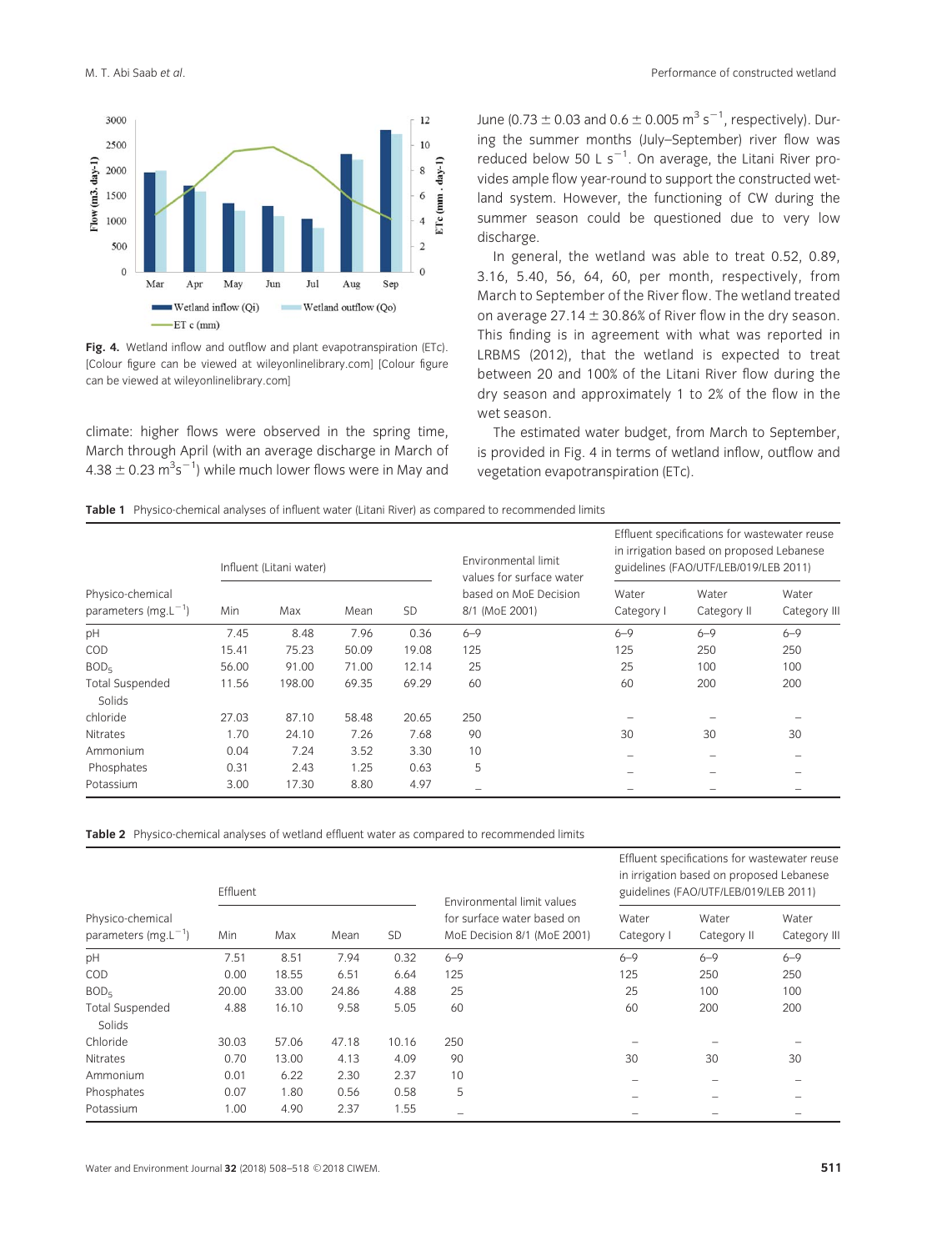

Fig. 5. Monthly analyses of wetland influent (Litani River) and effluent for COD, BOD<sub>5</sub>, Total suspended solids (TSS), phosphates, nitrates and ammonium. [Colour figure can be view[ed at wileyonlinelibrary.](http://wileyonlinelibrary.com)com] [Colour figure can be view[ed at wileyonlinelibrary](http://wileyonlinelibrary.com).com]

#### Physico-chemical analyses of wetland influent and effluent

The minimum, maximum, mean values and SD of pH, COD, BOD<sub>5</sub>, total suspended solids (TSS), nitrates (NO<sub>3</sub>-N), ammonium (NH<sub>4</sub> $-M$ ), phosphates (PO<sub>4</sub> $-P$ ) and potassium (K) are shown for the Litani influent water as well as for the wetland effluent in Tables 1 and 2, respectively. In addition, the monthly trends of the considered parameters are given in Fig. 5.

The influent pH, COD,  $NH_4-N$ ,  $NO_3-N$  and  $PO_4-P$  concentrations (Table 1) fall within the range of the environmental limit values for surface water based on MoE Decision 8/1 (MoE 2001). However, the influent BOD<sub>5</sub> and TSS concentrations were above the given national standards. In fact, the Lebanese discharge limits for surface water enforce a  $COD < 125$  mg/L,  $BOD<sub>5</sub> < 25$  mg/L and TSS< 60 mg/L. In addition, the recommended range of effluent specifications for wastewater reuse in irrigation based on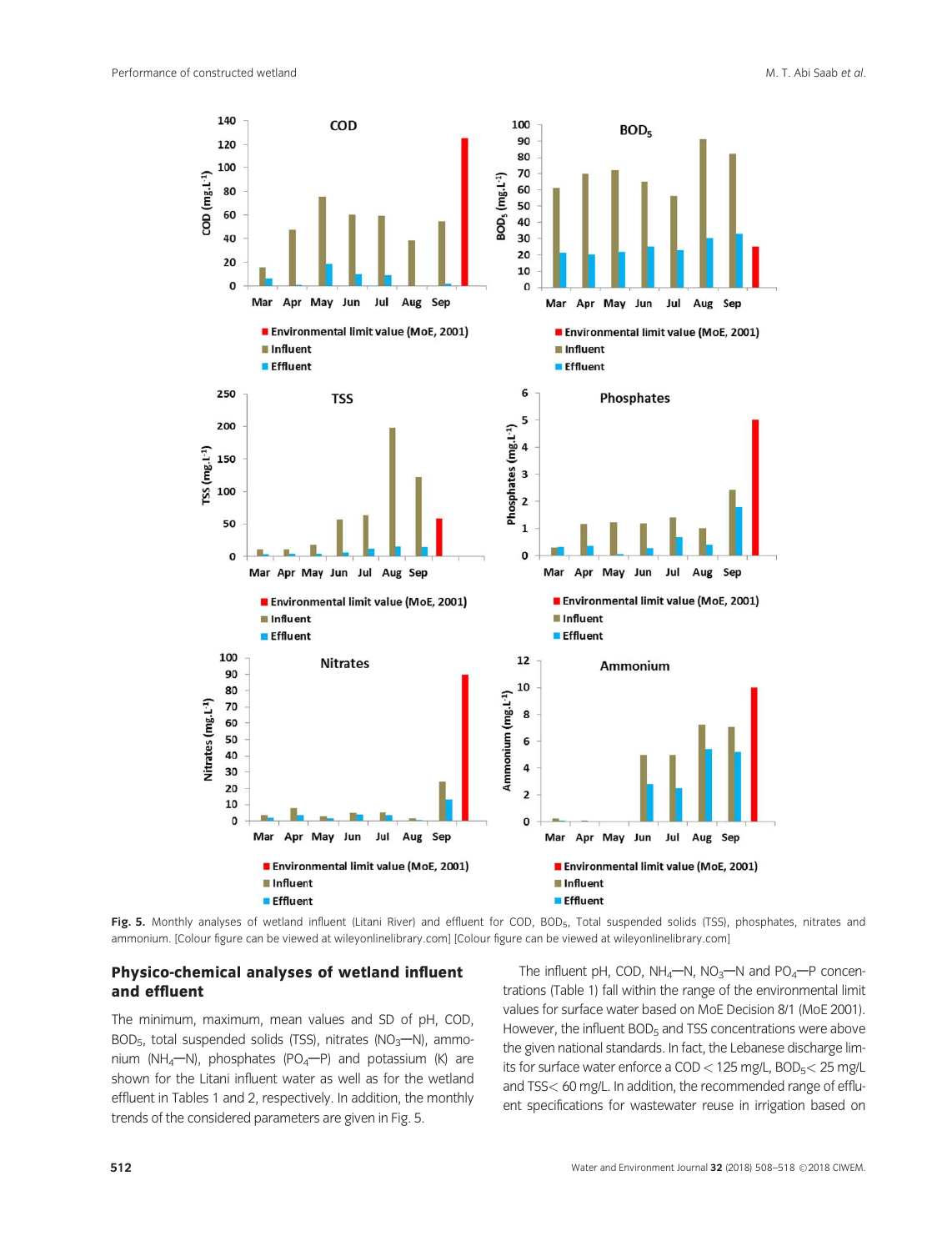Table 3 Wetland removal efficiency for physico-chemical parameters

|                                              |        | Removal efficiency (%) |                   |  |  |  |
|----------------------------------------------|--------|------------------------|-------------------|--|--|--|
| Physico-chemical<br>parameters $(mg.L^{-1})$ | RR-min | RR-max                 | $RR-Mean \pm SD$  |  |  |  |
| COD                                          | 59.77  | 100.00                 | $87.01 \pm 14.67$ |  |  |  |
| BOD <sub>5</sub>                             | 59.76  | 71.43                  | $64.99 \pm 4.85$  |  |  |  |
| <b>Total Suspended</b><br>Solids             | 57.08  | 91.87                  | $86.18 \pm 14.52$ |  |  |  |
| chloride                                     | 0.00   | 36.17                  | $19.33 \pm 16.04$ |  |  |  |
| <b>Nitrates</b>                              | 22.00  | 58.82                  | $4311 + 1250$     |  |  |  |
| Ammonium                                     | 11.60  | 75.00                  | $34.82 \pm 20.35$ |  |  |  |
| Phosphates                                   | 0.00   | 94.35                  | $55.07 \pm 33.87$ |  |  |  |
| Potassium                                    | 0.00   | 91.07                  | $73.05 \pm 39.23$ |  |  |  |

Table 6 Wetland removal efficiency for pathogens

|                              | Removal efficiency (%) |
|------------------------------|------------------------|
| Pathogens in water           | RR-Mean                |
| Total Coliform (CFU/100 mL)  | 99 98                  |
| Faecal Coliform (CFU/100 mL) | 9984                   |
| E. coli (CFU/100 mL)         | 96 51                  |
| Salmonella (CFU/100 mL)      | 100.00                 |

adopted environmental limit values. The constructed wetland treatment system achieved effluent quality that satisfies these requirements in terms of COD and TSS in all periods. The requirements were also met for  $BOD<sub>5</sub>$  except the summer months of August and September.

proposed Lebanese guidelines (FAO/UTF/LEB/019/LEB 2011) equally necessitates effluent concentrations of COD< 125 mg/L, BOD5<25 mg/L and TSS< 60 mg/L for a water of Category I that is suitable for the irrigation of any kind of crops.

The effluent pH, COD, BOD<sub>5</sub>, TSS,  $NH_4$ –N, NO<sub>3</sub>–N and  $PO<sub>4</sub>$ -P concentrations (Table 2) were within the range of the The average removal efficiencies were 87.01  $\pm$  14.67% for

COD,  $64.99 \pm 4.85\%$  for BOD<sub>5</sub>,  $86.18 \pm 14.52\%$  for TSS, 43.11  $\pm$  12.50% for NO<sub>3</sub>-N, 34.82  $\pm$  20.35% for NH<sub>4</sub>-N, 55.07  $\pm$  33.85% for PO<sub>4</sub> $-$ P and 73.05  $\pm$  39.23% for K (Table 3). Some of the results are different from those reported by Amacha et al. (2017) who worked on the same wetland for the season extending from April 2014 till July 2015;

Table 4 Pathogens analyses of influent (Litani River) water as compared to recommended limits

|                                       | Influent (Litani water) |             |                                                   | Environmental limit                                                 | Effluent specifications for wastewater<br>reuse in irrigation based on proposed Leb-<br>anese guidelines (FAO/UTF/LEB/019/LEB<br>2011 |                      |                       |
|---------------------------------------|-------------------------|-------------|---------------------------------------------------|---------------------------------------------------------------------|---------------------------------------------------------------------------------------------------------------------------------------|----------------------|-----------------------|
| Pathogens in water                    | Mean value              | <b>SD</b>   | (%) samples<br>meeting the limit<br>values of MoE | values for surface water<br>based on MoE Decision<br>8/1 (MoE 2001) | Water<br>Category I                                                                                                                   | Water<br>Category II | Water<br>Category III |
| <b>Total Coliform</b><br>(CFU/100 mL) | $1.83*1010$             | $4.83*1010$ |                                                   |                                                                     |                                                                                                                                       |                      |                       |
| Faecal Coliform<br>(CFU/100 mL)       | $1.87*106$              | $3.6*106$   | $\mathbf{0}$                                      | $<$ 2000                                                            | $<$ 200                                                                                                                               | < 1000               |                       |
| E. coli (CFU/100 mL)                  | $6.19*104$              | $9.6*104$   | 14                                                | $<$ 2000                                                            | $<$ 200                                                                                                                               | < 1000               | -                     |
| Salmonella<br>(CFU/100 mL)            | Present                 |             | 28                                                | Absent                                                              | Absent                                                                                                                                | Absent               | Absent                |

Table 5 Pathogens analyses of wetland effluent water as compared to recommended limits

|                                       | Effluent   |            |                                                   | Environmental limit                                                 | Effluent specifications for wastewater<br>reuse in irrigation based on proposed Leb-<br>anese guidelines (FAO/UTF/LEB/019/LEB<br>2011 |                      |                       |
|---------------------------------------|------------|------------|---------------------------------------------------|---------------------------------------------------------------------|---------------------------------------------------------------------------------------------------------------------------------------|----------------------|-----------------------|
| Pathogens in water                    | Mean value | SD         | (%) samples<br>meeting the limit<br>values of MoE | values for surface water<br>based on MoE Decision<br>8/1 (MoE 2001) | Water<br>Category I                                                                                                                   | Water<br>Category II | Water<br>Category III |
| <b>Total Coliform</b><br>(CFU/100 mL) | $2.87*106$ | $5.94*106$ |                                                   |                                                                     |                                                                                                                                       |                      |                       |
| Faecal Coliform<br>(CFU/100 mL)       | $1.92*103$ | $4.88*103$ | 86                                                | $<$ 2000                                                            | $<$ 200                                                                                                                               | < 1000               |                       |
| E. coli (CFU/100 mL)                  | $1.73*103$ | $4.52*103$ | 86                                                | $<$ 2000                                                            | $<$ 200                                                                                                                               | < 1000               |                       |
| Salmonella<br>(CFU/100 mL)            | Absent     |            | 100                                               | Absent                                                              | Absent                                                                                                                                | Absent               | Absent                |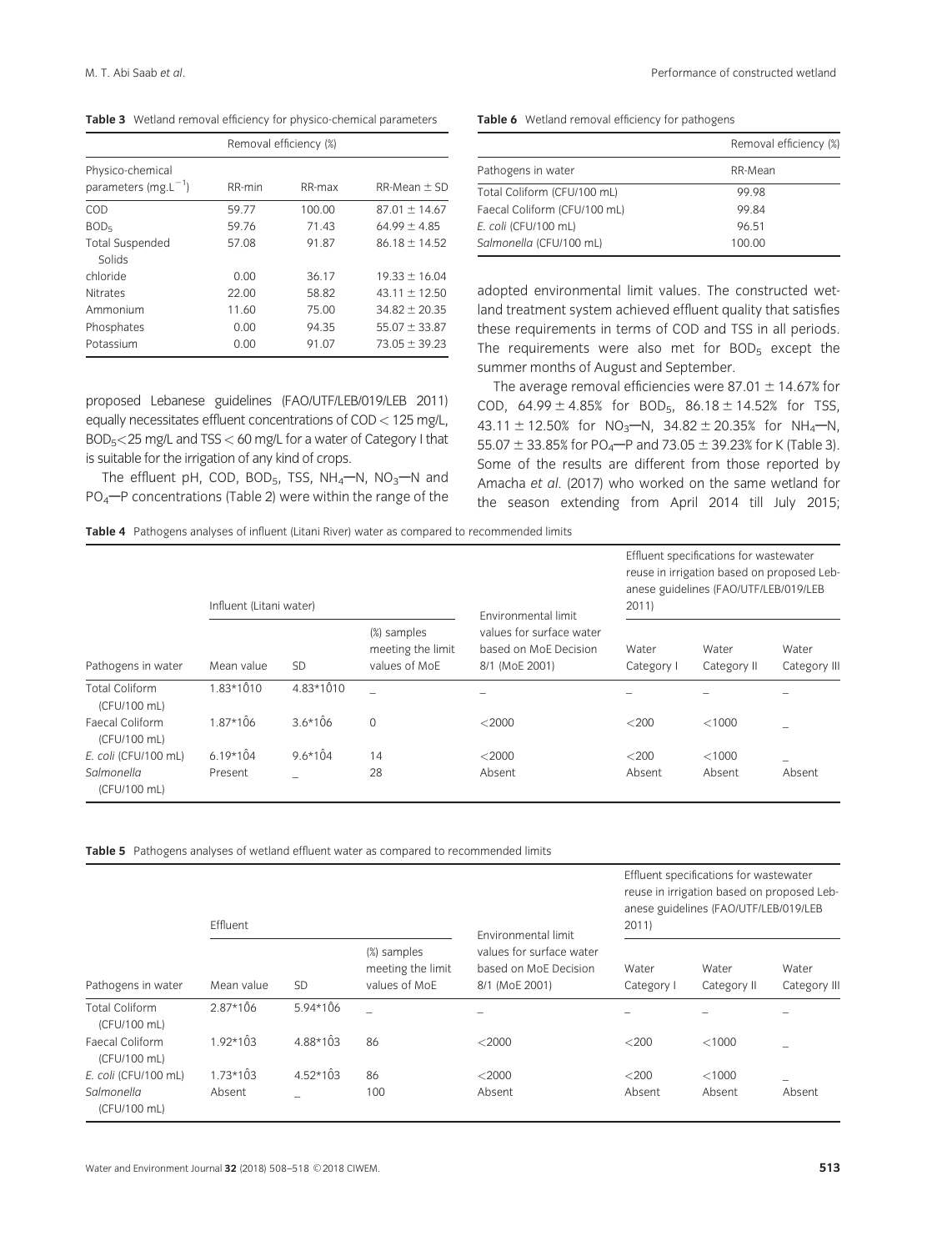

Environmental limit values for surface water based on MoE Decision 8/1 (MoE, 2001)

Effluent specification for wastewater reuse in irrigation based on proposed Lebanese guidelines (FAO, 2011) Influent **Effluen** 



Effluent specification for wastewater reuse in irrigation based on proposed Lebanese guidelines (FAO, 2011)  $\blacksquare$  Influen **Effluen** 

Fig. 6. Monthly analyses of wetland influent (Litani River) and effluent for faecal coliforms and E. coli. [Colour figure can be viewed at [wileyonlinelibrary](http://wileyonlinelibrary.com).com] [Colour figure can be viewed [wileyonlinelibrary](http://wileyonlinelibrary.com).com]

particularly, the average removal efficiencies were 62.47% for  $NO_3$ –N, 93.3% for NH<sub>4</sub>–N and 82.82% for PO<sub>4</sub>–P, higher than the values obtained in the current study. They show clearly that the performance of the wetland for the removal of physic-chemical contaminants is decreasing year after year, this could be mainly attributed to a bad maintenance of wetland vegetation. Only the removal efficiency of  $BOD<sub>5</sub>$  (66.08%) was similar to that obtained by Amacha et al. (2017). The results are also in agreement with the findings of El-Sheikh et al. (2010) with removal rates of 52% BOD<sub>5</sub>, 87% TSS and 52% PO4 for a free surface constructed wetland in Egypt. The results are equally in agreement with the findings of Kadlec & Wallace (2009), who mentioned that the free water constructed wetlands are more efficient in the removal of organics and suspended solids, compared with nitrogen and phosphorus removal. Removal efficiencies above 70% can be achieved for TSS, COD and BOD<sub>5</sub> (Kadlec & Wallace 2009). Many authors reported in literature that CWs often show limited capacity for nutrient reduction. Among them, Anderson et al. (2005) and Vymazal (2007) reported removal efficiencies typically ranging from 40% to 50% for nitrogen and from 40% to 90% for phosphorous. Ghermandi et al. (2007) assessed the performance of 38 tertiary treatment wetlands worldwide using FWS CWs and found that on average, these CWs can efficiently remove BOD $_5$  (77.1%), TSS (78.1%) and COD (77.3%). The removal of  $NH_4$ —N and total phosphorous (TP) is rather variable, ranging from 28 to 96%, and 13 to 75%, respectively. In the free water surface CWs, plant uptake is considered as the primary mechanism for reducing nitrogen (Vymazal 2007). Phosphorus removal is variable and is largely dependent on both hydraulic loading rate (HLR) and size of systems (Braskerud et al. 2005; Tonderski et al. 2005). Scholz (2006) and Mustafa et al. (2009) equally reported that the CW systems have a high capacity to remove pollutants due to the large size of the wetland cells and the relative high mean retention time.

## Pathogens analyses of wetland influent and effluent

The mean values and standard deviations of total coliforms, faecal coliforms, E. coli and the Salmonella presence are

Table 7 Trace metals analyses of influent (Litani River) as compared to recommended limits

|                               |         | Concentration values - Influent (Litani water) |         |           |                                                                             |                                                                         | Limit values for                                                      |  |
|-------------------------------|---------|------------------------------------------------|---------|-----------|-----------------------------------------------------------------------------|-------------------------------------------------------------------------|-----------------------------------------------------------------------|--|
| Trace metals<br>$(mg.L^{-1})$ | Min     | Max                                            | Mean    | <b>SD</b> | Environmental limit<br>values for surface water<br>$(mg.L^{-1})$ (MoE 2001) | Limit values for irrigation:<br>long term use (mg.L-1)<br>(US EPA 2004) | landscape/agricultural<br>irrigation (mg.L-1)<br>(Salgot et al. 2006) |  |
| Zn                            | < 0.001 | 0.74                                           | 0.13    | 0.28      | 5                                                                           | 2.00                                                                    |                                                                       |  |
| Cu                            | 4.37    | 7.02                                           | 5.83    | 1.07      | 0.5                                                                         | 0.20                                                                    | $0.2 - 1$                                                             |  |
| Pb                            | < 0.001 | 0.33                                           | 0.16    | 0.09      | 0.5                                                                         | 5.00                                                                    | 0.10                                                                  |  |
| Mn                            | 0.10    | 0.51                                           | 0.29    | 0.19      |                                                                             | 0.20                                                                    | 0.20                                                                  |  |
| Ni                            | < 0.001 | 2.23                                           | 0.75    | 0.91      | 0.5                                                                         | 0.20                                                                    |                                                                       |  |
| Hg                            | < 0.001 | 0.0212                                         | 0.0034  | 0.0079    | 0.05                                                                        |                                                                         | $0.001 - 0.002$                                                       |  |
| As                            | 0.16    | 0.40                                           | 0.26    | 0.13      | 0.1                                                                         | 0.10                                                                    | $0.02 - 0.1$                                                          |  |
| Cd                            | < 0.001 | < 0.001                                        | < 0.001 |           | 0.2                                                                         | 0.01                                                                    | 0.005                                                                 |  |
| Cr                            | < 0.001 | < 0.001                                        | < 0.001 |           | $\overline{2}$                                                              | 0.10                                                                    | $0.01 - 0.1$                                                          |  |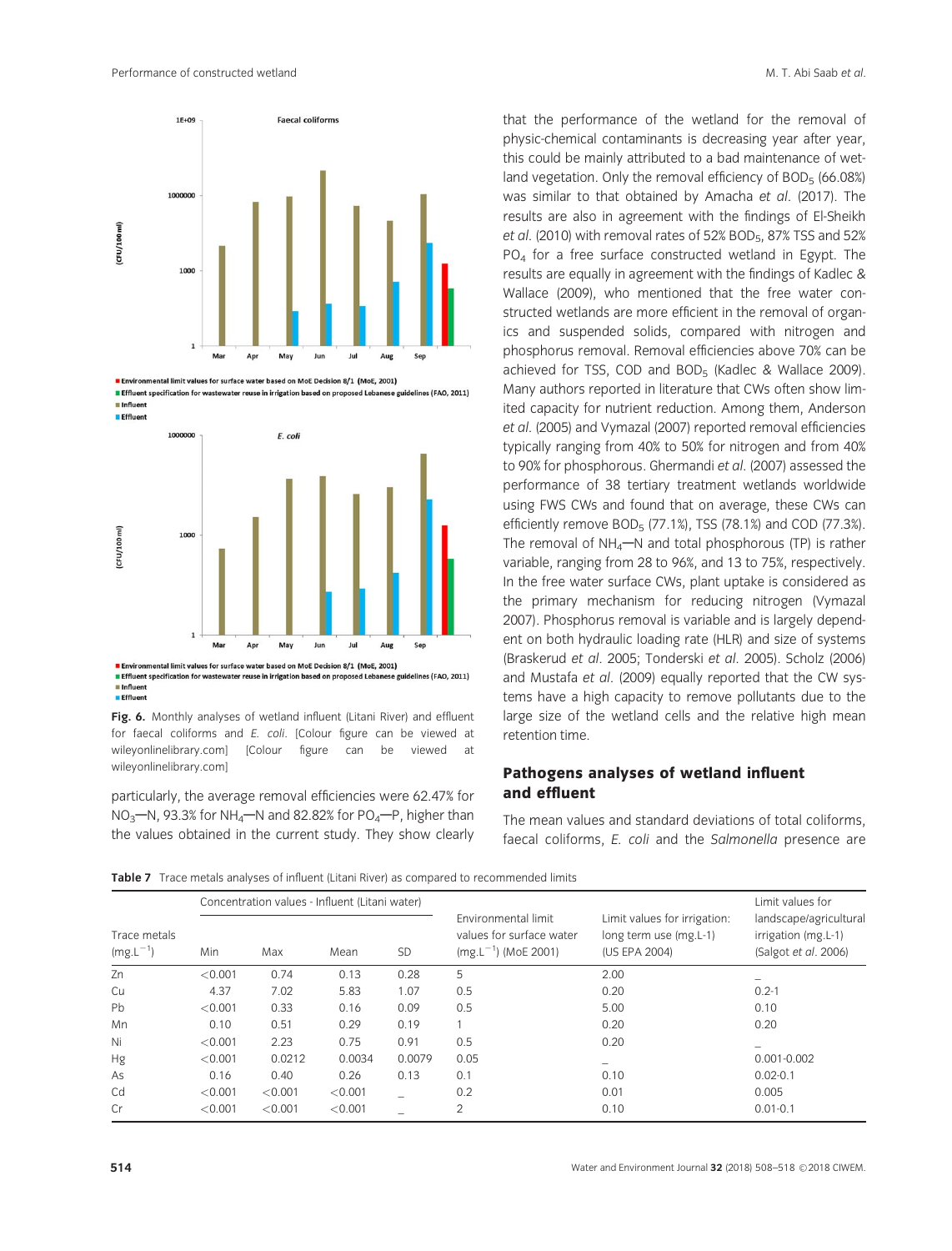|                                      |         | Concentration values - Effluent |         |           | Environmental limit                                  | Limit values for irrigation:            | Limit values for landscape/<br>agricultural irrigation<br>(mg.L-1) (Salgot et al. 2006) |  |
|--------------------------------------|---------|---------------------------------|---------|-----------|------------------------------------------------------|-----------------------------------------|-----------------------------------------------------------------------------------------|--|
| Trace metals<br>$(mg.L^{-1})$<br>Min |         | Max                             | Mean    | <b>SD</b> | values for surface water<br>$(mg.L^{-1})$ (MoE 2001) | long term use (mg.L-1)<br>(US EPA 2004) |                                                                                         |  |
| Zn                                   | < 0.001 | 0.18                            | 0.04    | 0.07      | 5                                                    | 2.00                                    | -                                                                                       |  |
| Cu                                   | 2.75    | 5.62                            | 4.17    | 1.05      | 0.5                                                  | 0.20                                    | $0.2 - 1$                                                                               |  |
| <b>Pb</b>                            | < 0.001 | 0.66                            | 0.20    | 0.31      | 0.5                                                  | 5.00                                    | 0.10                                                                                    |  |
| Mn                                   | 0.04    | 0.27                            | 0.15    | 0.11      |                                                      | 0.20                                    | 0.20                                                                                    |  |
| Ni                                   | < 0.001 | 4.69                            | 0.81    | 1.73      | 0.5                                                  | 0.20                                    | -                                                                                       |  |
| Hg                                   | < 0.001 | 0.0094                          | 0.0032  | 0.0041    | 0.05                                                 |                                         | $0.001 - 0.002$                                                                         |  |
| As                                   | < 0.001 | 0.33                            | 0.07    | 0.13      | 0.1                                                  | 0.10                                    | $0.02 - 0.1$                                                                            |  |
| Cd                                   | < 0.001 | < 0.001                         | < 0.001 |           | 0.2                                                  | 0.01                                    | 0.005                                                                                   |  |
| Cr                                   | < 0.001 | < 0.001                         | < 0.001 |           | $\overline{2}$                                       | 0.10                                    | $0.01 - 0.1$                                                                            |  |

shown for the Litani influent water as well as for the wetland effluent in Tables 4 and 5, respectively.

The Litani water is highly polluted with total coliforms, faecal coliforms, E. coli and Salmonella is present in water most of the time. All pollutants do not meet the environmental limit values for surface water based on MoE Decision 8/1 (MoE 2001). In fact, the Lebanese discharge limits for surface water enforce a limit of 2000 CFU/100 ml for faecal contamination and the absence of Salmonella.

The constructed wetland system effluent was shown to be effective for the removal of pathogens from Litani river water. Figure 6 shows, at a logarithmic scale, that the mean number of faecal coliforms and E. coli mainly ranged around  $10^3$  coliforms/100 mL in the effluent of the system. The number of faecal coliforms and  $E$ . coli even decreased to below 10 $3$  coliforms/100 mL in most of the monthly measurements except for September that represent the peak river pollution. The removal of faecal coliforms was around 99.84% in the constructed wetland system (Table 6). However, despite the high removal efficiencies, the effluent coliform numbers in the present study were found to fluctuate drastically from month to month (Fig. 6) and were still high particularly in August and September months. The effluent of the system was evaluated in terms of its potential for reuse in agricultural irrigation according to the criteria (Table 5) defined by the proposed Lebanese guidelines for wastewater reuse in irrigation, in which Category I involves the irrigation of any kind of crop whereas Category II involves only irrigation of fruit trees and cereal crops not even vegetables to be eaten cooked. The findings revealed that the effluent met the standards except in September in terms of faecal coliforms and E. coli removal. The effluent was free from Salmonella in all studied months.

These results are consistent with the findings for constructed wetlands in literature. Total and faecal coliform removal efficiencies achieved in the constructed wetland system was comparable to the efficiencies reported in the study of Ottová et al. (1997) ranging usually between 98.1 and 99.9%. Other studies also showed coliform removal

efficiencies of 98.8% on average in CWs (Masi et al. 2008; Raboni et al. 2014).

Wetlands support a large and diverse population of bacteria which grow on the submerged roots and stems of aquatic plants and are of particular importance in the removal of microbial contaminants (El-Sheikh et al. 2010). In addition, the factors affecting bacterial elimination in CWs include vegetation, hydraulic regime and retention time, water composition, seasonal variations and pH (Davies-Colley et al. 1999). For free water surface flow CWs, sunlight intensity and exposure time are also critical influencing factors (Mayo 2004).Finally, the typical warm climate of Mediterranean areas, all year-round is suitable for using CW as wastewater treatment, since it is conducive to the plant growth and microbiological activity, which have a positive effect on treatment efficiency (Kaseva 2004; Bojcevska & Tonderski 2007; Barbagallo et al. 2012).

## Trace metals analyses of wetland influent and effluent

The minimum, maximum, mean values and standard deviations of trace elements mainly Zn, Cu, Pb, Mn, Ni, Hg, As, Cd and Cr are shown for the Litani influent water as well as for the wetland effluent in Tables 7 and 8, respectively. In addition, the monthly trends of these parameters are given in Fig. 7.

Both influent and effluent Cu, Pb, As and Ni concentrations greatly exceed the range of the environmental limit values for surface water based on MoE Decision 8/1 (MoE 2001). However, the influent Zn, Mn and Hg concentrations were within the given national and international standards. Cd and Cr were less than 0.001 mg. $L^{-1}$ . Such facts confirm clearly how industrial emissions in river bed violate severely the Litani water quality standards. Table 9 illustrates a summary of data concerning the removal efficiency of trace metals in constructed wetland system. On average, the constructed wetland shows moderately good removal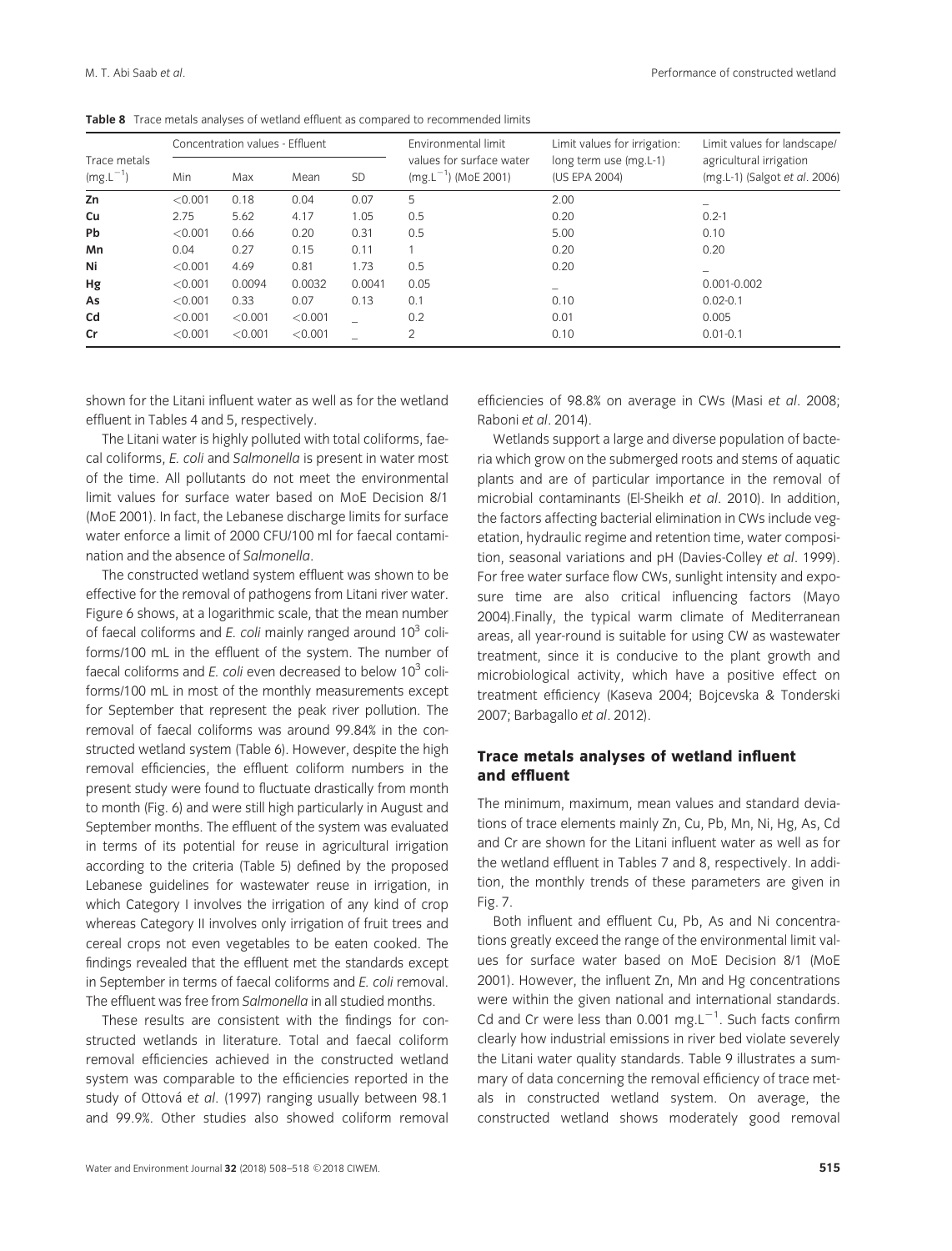

Fig. 7. Monthly analyses of wetland influent (Litani River) and effluent for trace metals. [Colour figure can be viewe[d at wileyonlinelibrary.](http://wileyonlinelibrary.com)com] [Colour figure can be view[ed at wileyonlinelibrary.](http://wileyonlinelibrary.com)com]

efficiency for some metals (Zn, Mn, As), while other constituents are poorly removed or not removed at all. An explanation for such poor performance might be the fact that, unlike organic pollutants, metals cannot be removed from water directly by means of biological processes. Other processes occur in wetlands. These include uptake by plants, physical interactions with the substrate, formation of complexes and subsequent precipitation (Kleinmann & Girts 1987). According to El-Sheikh et al. (2010), important removal mechanisms for metals include cation exchange and chelation with wetland soils and sediments, binding with humic materials, precipitation as insoluble salts of sulfides, carbonates and oxyhydroxides, and uptake by plants, algae and bacteria.

We must also address the fact that non biodegradable pollutant concentration may increase in the outflow, due to the fact that large water quantities may be lost through evapotranspiration from wetland vegetation particularly during the month having peak ET (August–September) as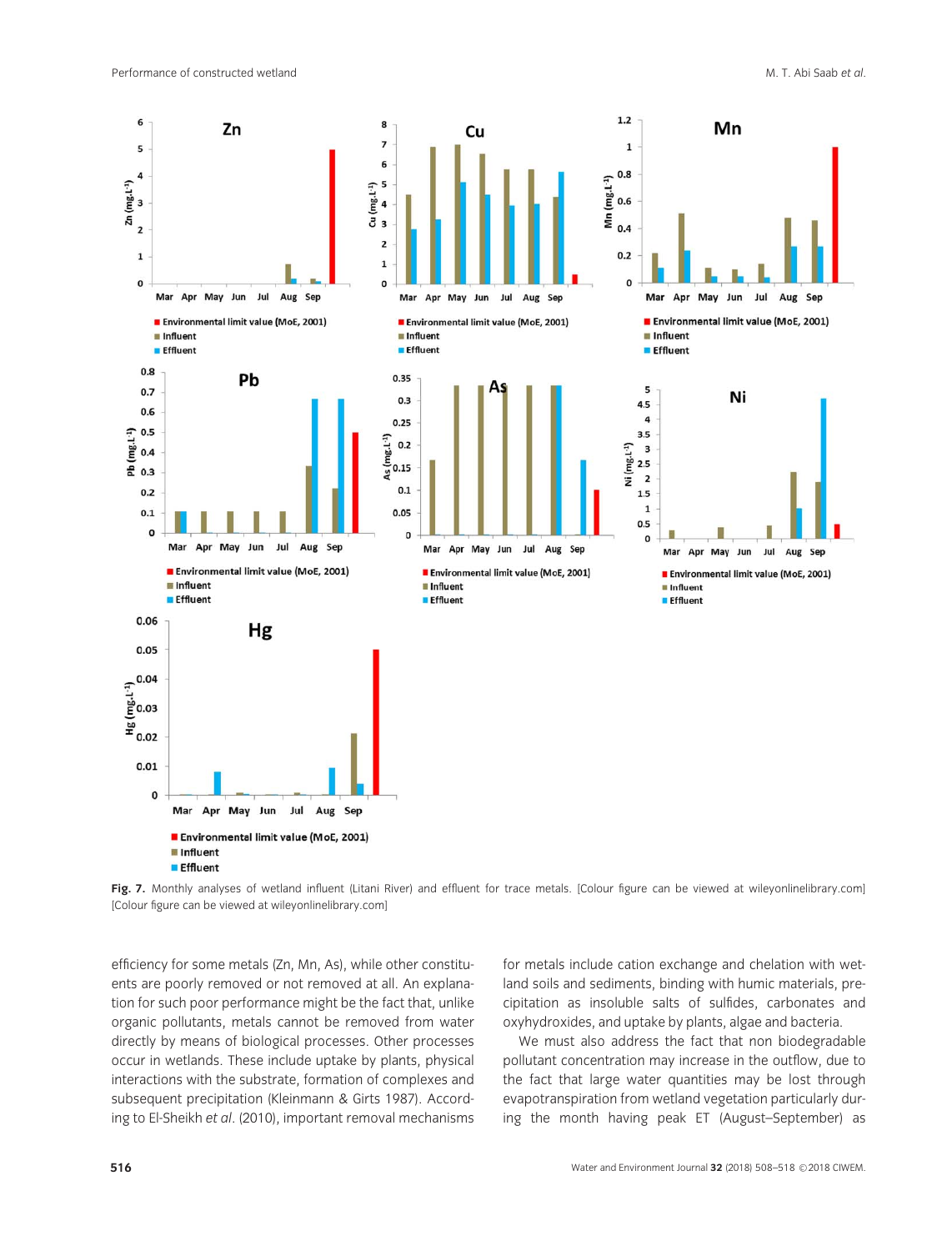|                               | Removal efficiency (%) |        |         |  |  |  |  |
|-------------------------------|------------------------|--------|---------|--|--|--|--|
| Trace metals<br>$(mg.L^{-1})$ | RR-min                 | RR-max | RR-mean |  |  |  |  |
| Zn                            | 42.86                  | 74.99  | 58.56   |  |  |  |  |
| Cu                            | 0.00                   | 52.73  | 28.34   |  |  |  |  |
| Pb                            | 0.00                   | 100.00 | 0.00    |  |  |  |  |
| Mn                            | 41.30                  | 71.43  | 49.01   |  |  |  |  |
| Ni                            | 0.00                   | 100.00 | 0.00    |  |  |  |  |
| Hg                            | 0.00                   | 88.89  | 6.36    |  |  |  |  |
| As                            | 0.00                   | 100.00 | 72.73   |  |  |  |  |
| Cd                            |                        |        |         |  |  |  |  |
| Cr                            |                        |        |         |  |  |  |  |

reported by different authors (Green et al. 2006; El Hamouri et al. 2007; Headley & Tanner 2012).

Finally, other plant species, if adopted in the studied wetland, could contribute for further improvement of metal removal efficiency. Some studies showed that the aquatic macrophyte Typha domingensis, when compared to other species, has a great potential in constructed wetlands for phytoremediation of water contaminated with metals (Gomes et al. 2014).

# Conclusion

The constructed wetland was able to treat more than 20% of the Litani River flow in the dry season of year 2016. In addition, results revealed that the average removal efficiencies were 64.99% for BOD<sub>5</sub>, 86.18% for TSS, 43.11% for NO<sub>3</sub>-N, 34.82% for NH<sub>4</sub> $-M$ , 55.07% for PO<sub>4</sub> $-P$  and 99.84% for faecal coliforms. Thus, the expected removal rates of 47% BOD5, 81% TSS, 44% NH<sub>4</sub>-N, 46% NO<sub>3</sub>-N, 23% PO<sub>4</sub> and 99% fecal coliforms were met, as reported by LRMBS (2012).

Innovative, low-cost and natural water treatment technologies represent a valid solution to improve water quality in the Southern Mediterranean water courses. However, a deeper comprehensive performance assessment of CW system for removing various contaminants from the Litani River, over a longer time period, is needed.

The analysis of physico-chemical, pathogens and trace metal parameters revealed that river water greatly suffers from microbial and trace metals pollution. Within this context, CWs seem to be a promising green technology for the reduction of bacterial contamination and the restoration of river water bodies located downstream of polluted catchment. For this purpose, the introduction of CWs near point source microbial pollution along southern Mediterranean water courses is a promising strategy for eco-remediation.

Moreover, in such cases (as it is the Litani River), in order to limit the impact on water resources, biodiversity and human health, it is necessary to support an integrative approach for the prevention and control of industrial emissions into water, in particular when conveying metals.

Finally, adequate monitoring and policy measures should be adopted to facilitate the integration of CWs in the Southern Mediterranean environments. More research is needed to improve the selection and management of wetland plant species in order to ensure the treatment effectiveness. Further studies conducted by researchers and engineers together, to design test and improve treatment modules for different pollutants, including metals are required.

To submit a comment on this article please go to http:[//mc.manuscriptcentral.com/wej. For](http://mc.manuscriptcentral.com/wej) further information please see the Author Guidelines at wile[yonlinelibrary.com](http://wileyonlinelibrary.com)

#### References

- Amacha, N., Karam, F., Jerdi, M., Frank, P. and Viala, E. (2017) Assessment of the Efficiency of a Pilot Constructed Wetland on the Remediation of Water Quality; Case Study of Litani River, Lebanon. Environ. Pollut. Climate Change, 1, 119.
- Anderson, J.L., Kallner Bastviken, S. and Tonderski, K.S. (2005) Free Water Surface Wetlands for Wastewater Treatment in Sweden—Nitrogen and Phosphorus Removal. Water Sci. Technol., 51, 39–46.
- APHA. (2005) Standard methods for the examination of water and waste water, 21st edn. American Public Health Association, Washington, DC
- Barbagallo, S., Cirelli, G.L., Consoli, S., Licciardello, F., Marzo, A. and Toscano, A. (2012) Analysis of treated wastewater reuse potential for irrigation in Sicily. Water Science and Technology, 65, 2024–2033.
- Bojcevska, H. and Tonderski, K. (2007) Impact of Loads Season, and Plant Species on the Performance of a Tropical Constructed Wetland Polishing Effluent from Sugar Factory Stabilization Ponds. Ecol. Eng., 29, 66-76.
- Braskerud, B.C., Tonderski, K.S., Wedding, B., Bakke, R., Blankenberg, A.G.B., Ulén, B. and Koskiaho, J. (2005) Can Constructed Wetlands Reduce the Diffuse Phosphorus Loads to Eutrophic Water in Cold Temperate Regions? J. Environ. Qual., 34, 2145–2155.
- Chang, J., Zhang, X., Perfler, R., Xu, Q.S., Niu, X.Y. and Ge, Y. (2007) Effect of Hydraulic Loading Rate on the Removal Efficiency in a Constructed Wetland in Subtropical China. Fresen. Environ. Bull., 16, 1082–1086.
- Davies-Colley, R., Donnison, A., Speed, D., Ross, C. and Nagels, J.A. (1999) Inactivation of Faecal Indicator Micro-organisms in Waste Stabilisation Ponds: Interactions of Environmental Factors with Sunlight. Water Res., 33, 1220-1230.
- El Hamouri, B., Nazih, J. and Lahjouj, J. (2007) Subsurface-Horizontal Flow Constructed Wetland for Sewage Treatment Under Moroccan Climate Conditions. Desalination, 215, 153–158.
- El-Sheikh, M.A., Saleh, H.I., El-Quosy, D.E. and Mahmoud, A.A. (2010) Improving Water Quality in Polluated Drains with Free Water Surface Constructed Wetlands. Ecol. Eng., 36, 1478–1484.